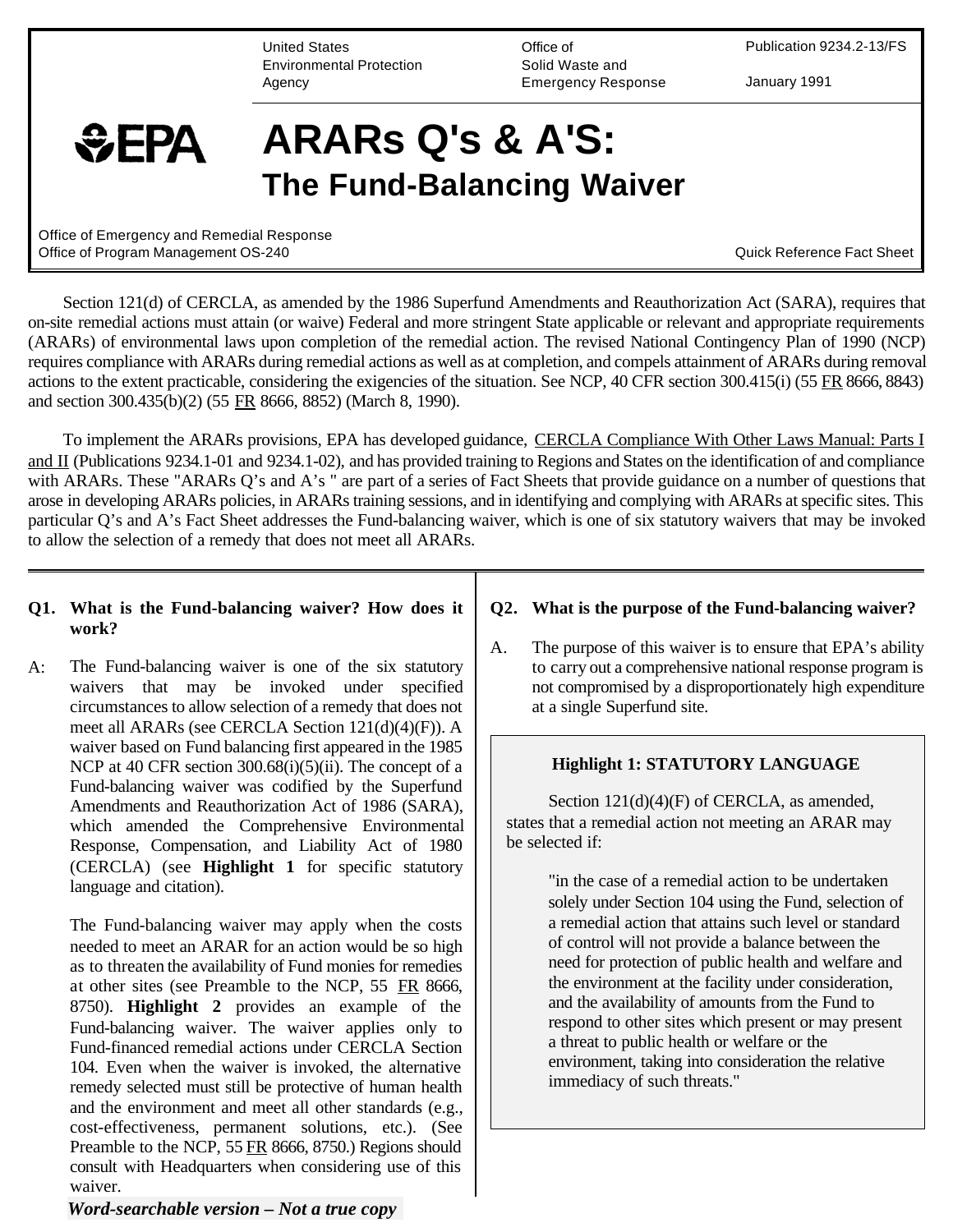#### **Highlight 2: EXAMPLE OF THE FUND-BALANCING WAIVER**

At site X, a State water-quality standard was identified as an ARAR. Attaining this State standard would have required the removal and off-site disposal of millions of cubic yards of contaminated sediments in the streams and reservoir, at an estimated cost of more than \$1 billion. The cost of attaining the ARAR exceeds the threshold of four times the cost of a typical operable unit, and thus, the Fund-balancing waiver was considered. Based on an assessment of the Fund, and needs at other sites, the Agency decided to invoke the waiver. The waiver allowed selection of an alternative remedy that involved partial capping and surface-water diversion at a fraction of the original cost, while still achieving protectiveness and complying with other ARARs.

#### **Q3. When should the Fund-balancing waiver be considered? Is there an absolute threshold for invoking the waiver?**

A. The Fund-balancing waiver is to be routinely considered when the cost of meeting an ARAR for an operable unit is four times the national average cost of remediation of all operable units. (See Preamble to the NCP, 55 FR 8666, 8750.) However, there is no set amount at which the waiver must be invoked.

Currently the threshold for considering the waiver is 4 x \$14.4 million, or \$57.6 million. T'his average cost for an operable unit is based on the Outyear Liability Model (OLM), which is EPA's approach to estimating its long-term resource needs. The average cost figure was developed through an analysis of nearly 200 Records of Decision (RODs) that have been signed since the passage of SARA (i.e., FY 1987 to present). As a group, this body of documents is the most comprehensive and representative source of remedial action cost estimates available within the Agency. The OLM average cost of an operable unit is reported in the FY 1989 Superfund Annual Report to Congress. (Revisions will be reported in subsequent Annual Reports and also made available to Regions through subsequent fact sheets.)

#### **Q4. Does the waiver have to be invoked when the costs of meeting an ARAR are estimated to exceed the dollar threshold?**

A. No. Exceeding the threshold establishes a presumption that the waiver should be considered but does not require that it be invoked. In instances where the threshold is reached but the Fund-balancing waiver is not invoked, either the ROD or the Administrative Record should document the

#### *Word-searchable version – Not a true copy*

fact that the waiver was considered and provide the rationale. For example, the Region might determine that the cost of performing this remedy is not so disproportionately high as to threaten the availability of the Fund to respond to other sites that may present a threat to human health and the environment.

#### **Q5. Can the Fund-balancing waiver be invoked even when the cost threshold is not exceeded?**

A. Yes. EPA has reserved the right to invoke this waiver in specific situations when the cost of meeting the ARAR is expected to fall below the threshold but EPA has determined that the single site expenditure would place a disproportionate burden on the Fund. (See Preamble to the NCP, 55 FR 8666, 8750.)

#### **Q6. Is the waiver available for other Federal agencies or potentially responsible parties (PRPs)?**

A. No. CERCLA Section  $121(d)(4)(F)$  clearly restricts use of this waiver to remedial actions conducted under CERCLA Section 104 and financed by the Fund. The waiver is unavailable to other Federal agencies or PRPs, which use other monies for their CERCLA activities. (See also Preamble to the NCP, 55 FR 8666, 8750.)

#### **Q7. Most remedies have to comply with more than one ARAR. If the Fund-balancing waiver is being considered, which ARAR should be waived?**

A. The ARAR that increases the potential remedial action costs by the threshold amount should be considered for the Fund-balancing waiver. However, the remedial action must comply with other ARARs that do not excessively raise the cost of remediation.

#### **Q8. Can the Fund-balancing waiver be used with other waivers?**

A. Yes. For example, the Fund-balancing waiver could be used to waive an excessively expensive ARAR at the same site where it is necessary to waive another ARAR because of technical impracticability.

#### **Q9. Can the Fund-balancing waiver be used for removal actions?**

A. In theory, yes, but this is highly unlikely given the monetary limits and limited scope of removal actions. It is more likely that compliance with an excessively expensive ARAR for a removal action would be determined to be beyond the scope of the action, and therefore impracticable under the NCP. (See NCP at 40 CFR section 300.415(i)(2) and Preamble to the NCP, 55 FR 8666, 8696.)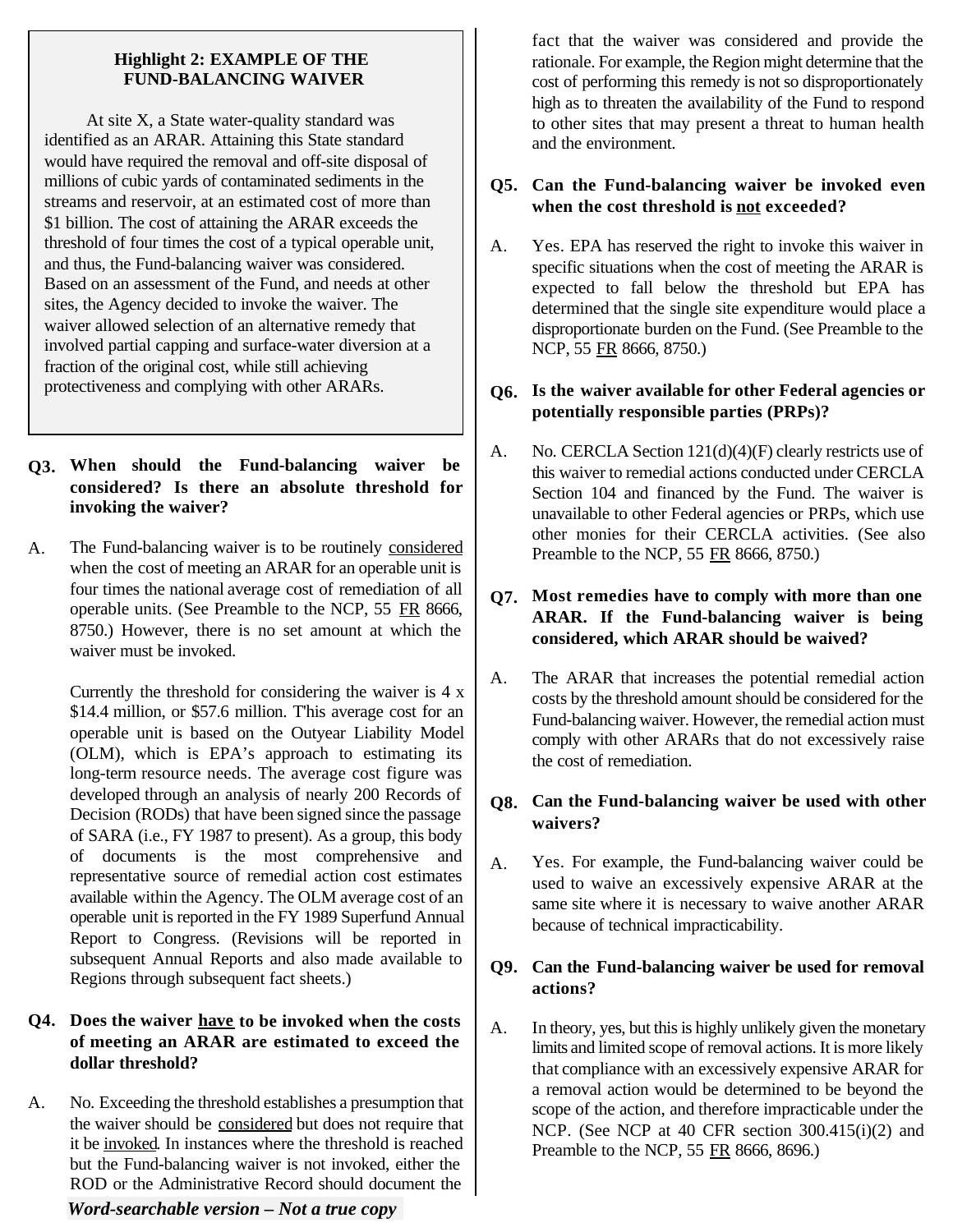- **Q10. Can the Fund-balancing waiver be invoked only at Fund-lead orphan sites (i.e., sites where no PRPs have been identified)?**
- A. No. The Fund-balancing waiver may also be invoked at a Fund-lead site where PRPs exist and may potentially settle. However, if PRPs do settle and subsequently take over the project, they cannot take advantage of the waiver -- the action will no longer be solely funded under Section 104 and the Fund-balancing waiver will no longer be available. Likewise, the waiver is not available for mixedfunding cases involving contributions by both PRPs and the Fund. Therefore, where circumstances for settlement with PRPs potentially exist, the Region should anticipate this possibility by including a contingent remedy (without the waiver) in the ROD. If such a contingent remedy has not been included in the ROD, and a settlement with PRPs is reached, the ROD should be amended to remove the waiver or an Explanation of Significant Differences (ESD) should be issued. The ROD should be amended if removing the waiver would fundamentally alter the basic features of the selected remedy. (See NCP at 40 CFR section 300.435  $(c)(2)(ii)$  and Preamble to the NCP, 55 FR 8666, 8771-8772.) An ESD may be issued if removing the waiver significantly changes, but does not fundamentally alter, the remedy selected in the ROD. (See NCP at 40 CFR section  $300.435(c)(2)(i)$  and Preamble to the NCP, 55 FR 8666, 8770-8772.)

#### **Q11. If the Fund-balancing waiver has not been invoked in the ROD because a PRP settlement was anticipated, can it be subsequently invoked if no settlement ever occurs?**

A. Yes. If a settlement with PRPs is not reached, and the remedy will be performed using Fund monies under CERCLA Section 104, the Fund-balancing waiver can be invoked by a ROD amendment or, in appropriate cases, an ESD.

#### **Q12. Will the answer to the previous questions ever lead to an incentive for PRPs not to settle?**

A. It could. However, the statute is clear that the Fundbalancing waiver is available only for Fund-financed actions. Of course, if such an incentive not to settle exists, PRPs may be encouraged to settle through the issuance of a unilateral order and the resulting possibility of fines and treble damages. (See CERCLA Sections 106 and  $107(c)(3)$ .)

#### **Q13. If a remedy is undertaken solely using the Fund, and the Fund-balancing waiver is invoked, can the Agency later bring an action to recover its costs?**

A. Yes. The fact that the statute allows EPA to select a remedy made less expensive by the waiver does not affect the right of the Agency to be reimbursed later under

CERCLA Section 107 for the costs of that remedy.

### **Q14. What language should be used in the ROD for invoking the Fund-balancing waiver?**

A. **Highlight 3** provides sample language for various sections of the ROD. This language is based on the hypothetical site circumstances presented in **Highlight 2** of this fact sheet and a hypothetical State law. For additional language, see Guidance on Preparing Superfund Decision Documents (the "ROD Guidance"), EPA/540/G-89/007, July 1989, page 6-5.

### **Highlight 3: SAMPLE ROD LANGUAGE**

Sample language for the **Statutory Determinations Section** (of the Declaration);

> The selected remedy is protective of human health and the environment, complies with or meets the requirements for a waiver of Federal and State requirements that are legally applicable or relevant and appropriate to the remedial action, and is cost-effective. This remedy utilizes permanent solutions. . .

Sample language for the **Description of Alternatives Section** (of the Decision Summary):

> The first remedial alternative, which involves the removal and off-site disposal of contaminated stream sediments, complies with the State waterquality standard at Reg. Sec. X.100, because it ensures that stream water contaminant levels will not exceed .001 ppm. The State water-quality standard is applicable to this remedial alternative because the standard requires maintenance of all in-State streams, reservoirs, and lakes at health-based levels, as established in State regulations at Sec. X.100.

> The second remedial alternative, which involves partial capping and surface-water diversion, justifies a waiver of the State water-quality standard found at Reg. Sec. X.100, based on the Fund-balancing waiver found in CERCLA Section 121 (d)(4)(F) and NCP section  $300.430(f)(1)$  (ii)(C)(6). Attaining the State water-quality standard for this operable unit (as contemplated by the first remedial alternative) would cost more than \$1 billion. EPA has determined that this site expenditure would not provide a balance between the need for protection of human health and the environment at this site, and the availability of Fund monies to respond to other sites that may present a threat to human health and the environment.